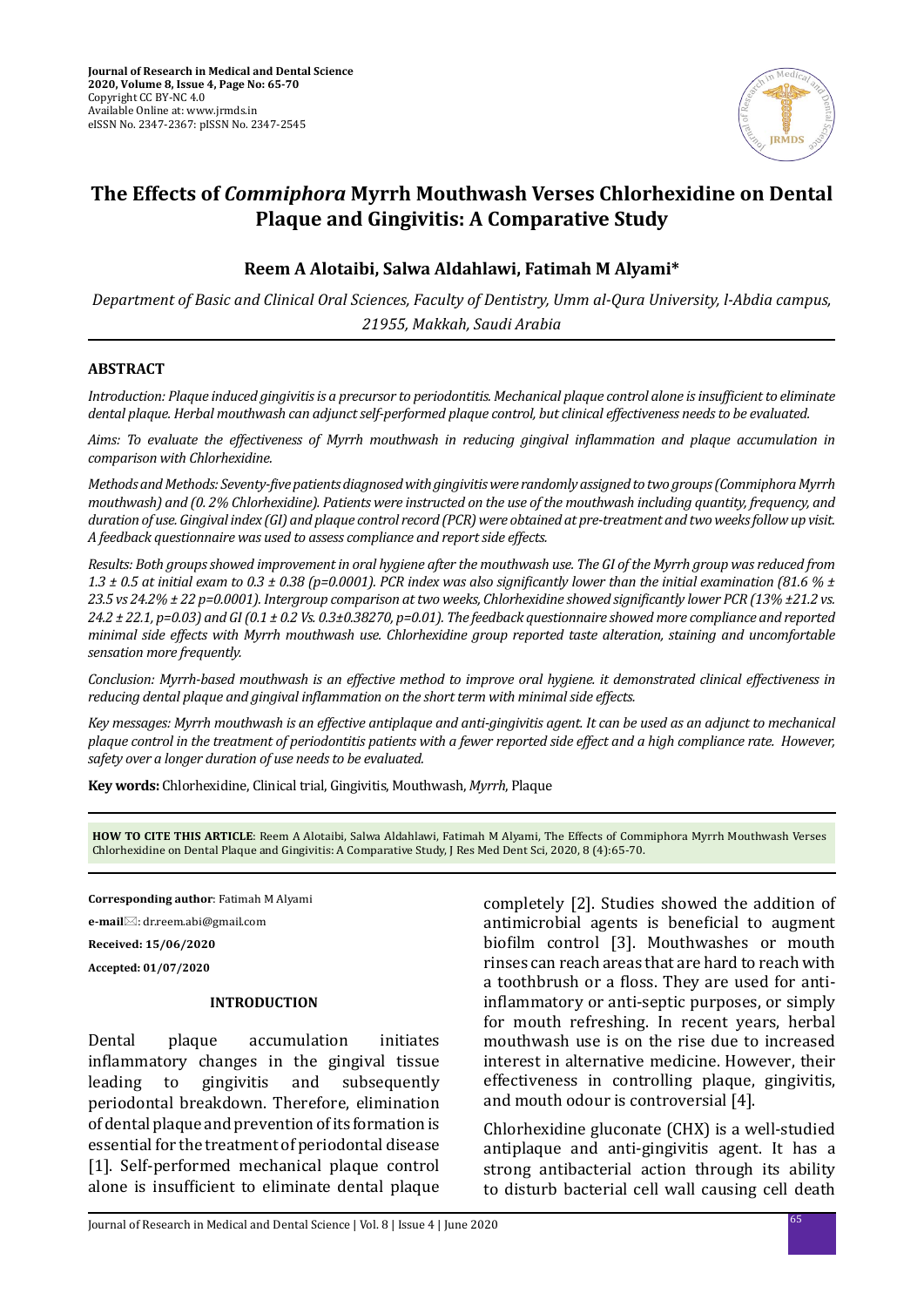[5]. CHX is recognized for its substantivity to dental structures resulting in a slow release<br>and prolonged chemotherapeutic effect chemotherapeutic [6]. CHX mouthwash is available in several concentrations with a comparable therapeutic effect. However, its use has been associated with multiple side effects such as taste alteration, burning sensation, gingival irritation and tongue and teeth discoloration [7]. The numerous side effects limit the use of CHX and negatively affects patient compliance to the recommend oral hygiene practices [3]. CHX typically prescribed when short term plaque control is needed following surgical procedures or in patients with advanced periodontal disease but not as a long term, daily home care agent [8].

The *Myrrh* derived its name from the Arabic word "mur", which means bitter. Fundamentally *Myrrh* is an oleo-gum resin extracted from the tree *Commiphora molmol* consists of volatile oil (*Myrrhol*), resin (*Myrrhin*), gum and impurities [9,10]. *Myrrh* contains many active ingredients with strong anti-inflammatory effects such as 1(10), 4-furanodien-6-one (78) which significantly reduces the levels of pro-inflammatory cytokines IL-6, IL-23, IL-17, TGF-B, and INF-gamma induced by lipopolysaccharide [11]. In addition, Myrrh has an antimicrobial effect against *streptococcus mutans*, [12], *Staphylococcus aureus* and *Candida albicans* which are common oral pathogens. It was as effective as CHX in decreasing microbial load after one week of use as a mouthwash [3,13,14]. *Myrrh* also promoted oral wound healing [9] and was an effective over the counter remedy for the treatment of aphthous ulcers [15]. Studies that compared the clinical effect of Myrrh on plaque accumulation or gingival inflammation when used to augment oral hygiene practices are scarce [16]. This study aimed to evaluate the effectiveness of *Myrrh* mouthwash in reducing gingival inflammation and plaque accumulation in dental patients in comparison with Chlorhexidine mouthwash.

### **SUBJECTS AND METHODS**

# **Overview**

This study is a randomized clinical trial to evaluate the effect of *Myrrh* containing mouthwash on gingival inflammation and plaque accumulation in patients with gingivitis and compare it to CHX mouthwash. All subjects provided an informed written consent before enrolment in the study. Study design has been approved by Institutional Review Board at Umm Al-Qura University, l-Abdia campus, 21955, Makkah, Saudi Arabia, at 1st of January 2019 with approval number as (119-19).

## **Study sample**

Subjects were recruited from patients seeking treatment at Umm Alqura University Dental Hospital. Selection criteria included: Medically healthy adults, above the age of 18 years who are diagnosed with gingivitis or mild periodontitis and have a minimum of 20 teeth present. Smokers, pregnant women, or those who require antibiotic prophylaxis were excluded from the study. As well as patients who were diagnosed with moderate or severe periodontitis.

All subjects received a comprehensive periodontal examination. Plaque accumulation was evaluated following the use of a disclosing agent [16]. Each tooth surface is examined by the tip of the dental explorer for soft accumulations at the gingival margins. Plaque control record (PCR) is calculated by dividing the number of plaques containing surfaces by the total number of available surfaces.

Gingival inflammation was evaluated using the gingival index (GI) [17]. In brief, the GI is assessed at four sites around each tooth (Buccal, Lingual, Distal, and Mesial).The assessment is as follows: 0=Healthy or normal gingiva, 1=Mild inflammation -mild color change, slight edema and without bleeding on probing (BOP), 2=Moderate inflammation, redness, edema and BOP, 3=Sever inflammation, redness, edema, ulceration and spontaneous bleeding.

All subjects received non-surgical periodontal treatment, oral hygiene education, prophylaxis and scaling and root planning as determined by the need of their periodontal status. Subjects were randomly assigned to experimental or control group. Experimental group received *Myrrh* mouthwash (Weleda, Nature Certified Natural, Switzerland); while the control group received CHX Mouthwash (0.2% Chlorhexidine Gluconate (National pharmaceuticals factory co., Riyadh. Saudi Arabia).

Following the completion of the periodontal debridement, all subjects were given the following oral hygiene instructions: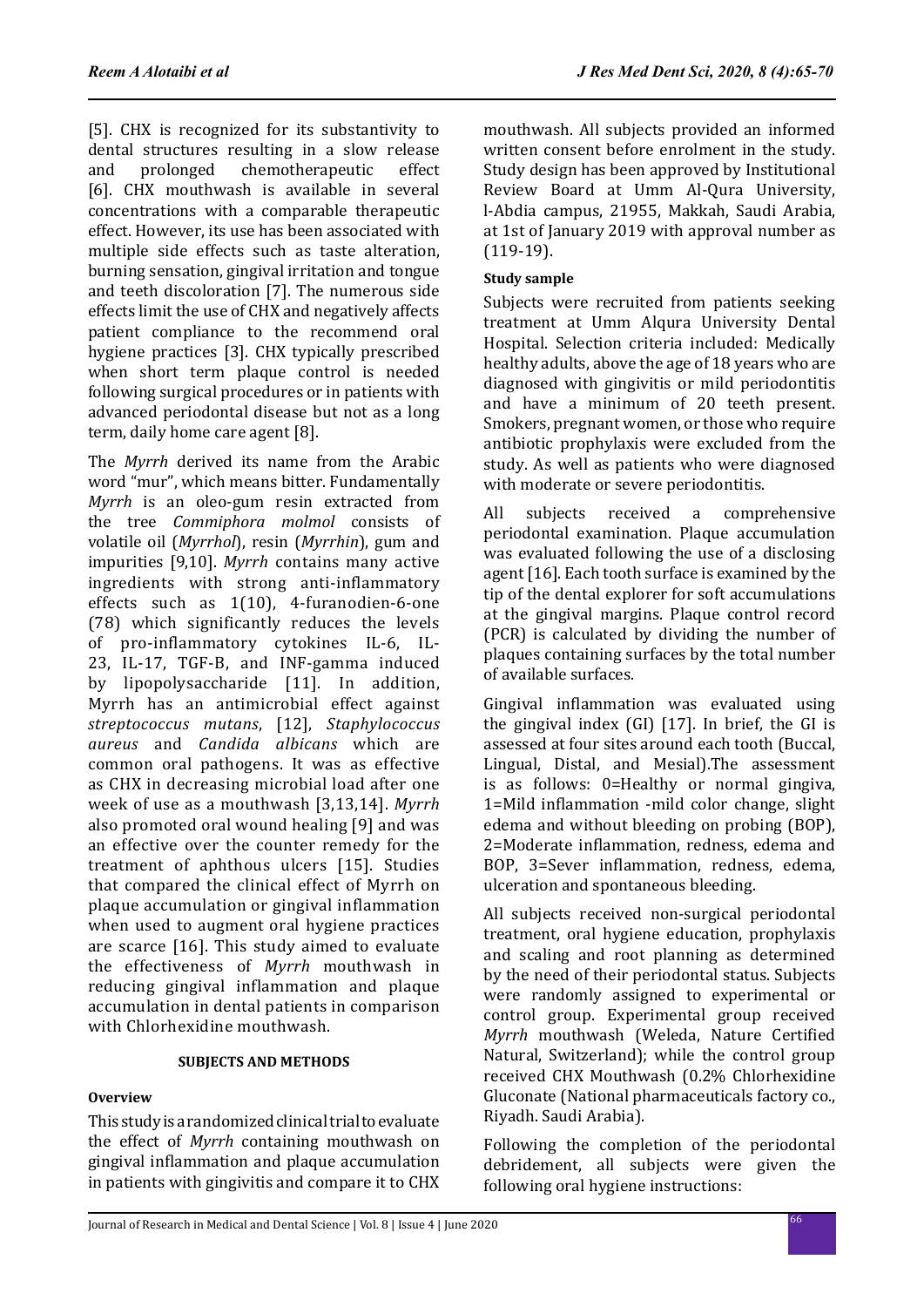Tooth brushing with soft toothbrush and fluoridated toothpaste twice a day for two minutes.

Interdental tooth flossing once daily.

Instructions for mouthwash use: use the mouthwash after toothbrushing twice a day. Switch 10 ml of the mouthwash in a half cup of water for at 30 seconds and spit it out without swallowing.

Follow up examination was done two weeks after the completion of the periodontal debridement and GI and PCR were obtained. Also, all subjects were given a feedback questionnaire to document their experience using the mouthwash and record any side effects. The questionnaire consisted of 10 questions. The first four questions evaluated participants compliance with the mouthwash use and the instructions given at the initial visit. Questions 5-10 addressed different possible side effects of the mouthwash use.

# **Statistical analysis**

The collected data were analyzed using SPSS program. Descriptive analysis, student T test were used for intra-group comparison and inter groups analysis. Additionally, Chi-square test used to analyze data from the given questionnaire. p value<0.05 was considered significant.

#### **RESULTS**

Seventy-five subjects participated in the study. The average age of the participants was 34 years (range 18-50 years). Thirty-nine (52%) patients were females and 36 (48%) were males. Participants were divided in to 2 groups: Experimental group received Myrrh-based mouthwash (n=45, 60%) and control group received Chlorhexidine mouthwash (n=30, 40%). Demographic data of the groups are presented in Table 1.

### **Initial examination**

At the initial examination, all subjects presented with poor oral hygiene and gingivitis. Plaque covered most of the teeth surfaces, the average PCR was  $75\% \pm 27.7$ . Most teeth have signs of inflammation and the mean GI was  $1.3 \pm$ 0.53. The experimental group had significantly more plaque accumulation (PCR  $81.6 \pm 23.5\%$ as compared with  $65 \pm 30.7$  % in the control group (p=0.01). However, both groups had similar gingivitis level  $(1.3 \pm 0.5 \text{ and } 1.2 \pm 0.5 \text{)}$ for experimental and control group respectively,  $(p=0.67)$ .

# **Final examination**

Both groups showed a significant improvement of oral hygiene at the two weeks followup examination. This was reflected as a reduction in both GI and PCR indices. The GI of the experimental group  $0.3 \pm 0.38$  which was significantly lower than the initial exam (p=0.0001). PCR index was also significantly lower than the initial examination  $(24.2\%$   $\pm$ 22.1 p=0.0001). The control group had similar findings with GI in the final examination is 0.11  $\pm$  0.27 and PCR index is 13 %  $\pm$  21.2. Both were significantly reduced (p=0.0001).

Comparing both groups, subjects in the control group had on average less teeth surfaces with plaque accumulation compared with experimental group (PCR 13 % ± 21.2 Vs 24.2% ± 22.1 p=0.03). Clinically, both groups showed minimal gingival inflammation. The GI in the control group was significantly lower than the experimental group  $(0.11 \pm 0.27 \text{ Vs } 0.3 \pm 0.38)$ respectively p=0.01). However, the reduction of GI mean score was similar in the two groups (1.0  $\pm$  0.2 *vs.* 1.09  $\pm$  0.2 p=0.08) (Figures 1 and 2).

# **Patient response questionnaires**

A total of 66 questionnaires were completed. Thirty-nine participants in Myrrh mouthwash  $(86%)$  and 27 of CHX  $(90%)$  were evaluated. Questions and responses are presented in Table 2. Most participants followed the instructions of mouthwash use carefully. However, *Myrrh* mouthwash users were more compliant (p=0.02). More participants in the Chlorhexidine group did not use the mouthwash daily for the entire study period and one third of them did not use it twice daily as instructed (p=0.04). Side effects were reported more frequently with the Chlorhexidine

| Table 1. Demographic data of an participants. |             |              |  |  |  |
|-----------------------------------------------|-------------|--------------|--|--|--|
| <b>Total participants</b>                     | Myrrh group | CHX group    |  |  |  |
| 75                                            | 45 (60%)    | 30 (40%)     |  |  |  |
| 34 (18-50)                                    | 34 (18-50)  | 34.5 (21-48) |  |  |  |
| 39 (52%)                                      | 23 (51%)    | 14 (46%)     |  |  |  |
| 36 (48%)                                      | 22 (49%)    | 16 (54%)     |  |  |  |
|                                               |             |              |  |  |  |

**Table 1: Demographic data of all participants.**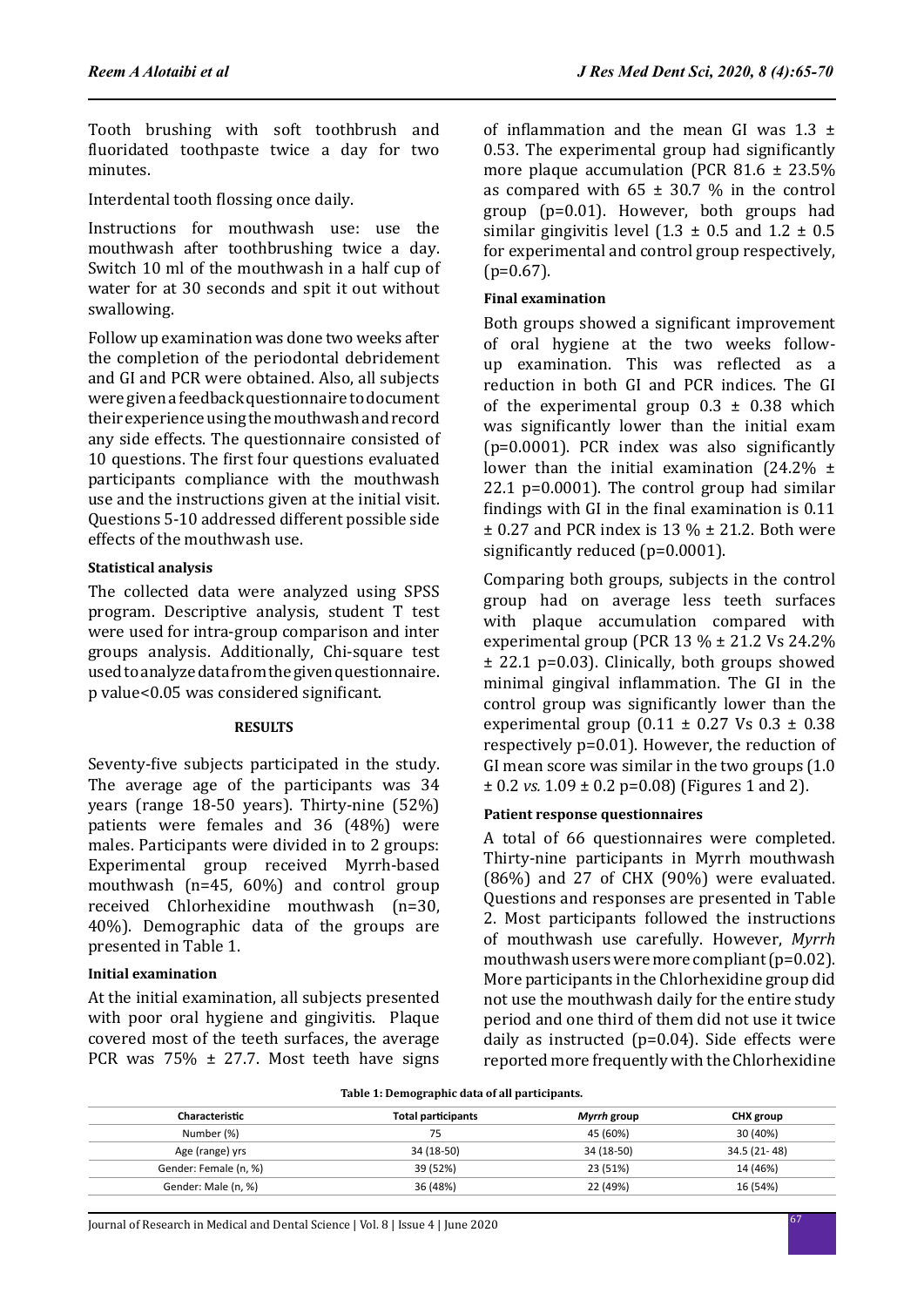

**Figure 1: Plaque control record (PCR) for Myrrh and CHX groups at initial and final examination. Initially, Myrrh group had a higher PCR. At 2 weeks, both groups showed a significant reduction in PCR compared with initial records. CHX group had significantly lower level compared with Myrrh at the final examination.**



**Figure 2: Gingival index (GI) mean for Myrrh and CHX groups at initial and final examination. At initial examination, both groups had a similar GI. At final examination (2 weeks), both groups showed a significant reduction in GI. CHX group had significantly lower gingival inflammation when compared with Myrrh group at final examination.**

| Table 2: Patient's feedback questionnaire. The data indicate the percentage of positive responses to each item. |  |  |  |
|-----------------------------------------------------------------------------------------------------------------|--|--|--|
|                                                                                                                 |  |  |  |

| Question                                                                 | Myrrh group | <b>CHX</b> group |  |
|--------------------------------------------------------------------------|-------------|------------------|--|
| Did you used the mouthwash twice or more daily?                          | 87          | 66*              |  |
| Did you used given mouthwash as instructed?                              | 82          | 87               |  |
| Did you used the mouthwash for more than 30 seconds each time?           | 77          | 87.5<br>$57*$    |  |
| Did you used the mouthwash daily for 14 days?                            | 87          |                  |  |
| Did you notice any changes in the teeth or gums colour?                  |             | $30+$            |  |
| Did you notice taste alteration during mouthwash usage?                  |             | $100+$           |  |
| Did you suffer any uncomfortable sensations (burning, itching, tingling) | 0           | $40+$            |  |
| Did you notice plaque accumulation around teeth?                         | 13          | 16               |  |
| Did you notice gum bleeding during or after teeth brushing?              | 13          | 5                |  |
| Did the mouthwash cause you nausea or loss of appetite?                  |             | $53+$            |  |

\*p< 0.05, †p< 0.005

group. All (100%) of the participants complained of altered taste sensation compared to only 7 % in Myrrh group (p=0.0001)). A significant number of Chlorhexidine users also complained of burning sensation and staining of teeth. On the other hand, less than 10% of *Myrrh* users reported such side effects. (p= 0.0006 and p=0.002 respectively).

#### **DISCUSSION**

This study confirmed the added benefits of using an antimicrobial agent for the management of periodontal disease. *Myrrh* mouthwash improved oral hygiene by reducing plaque accumulation and decreasing gingival inflammation over a short period of use. Statistically significant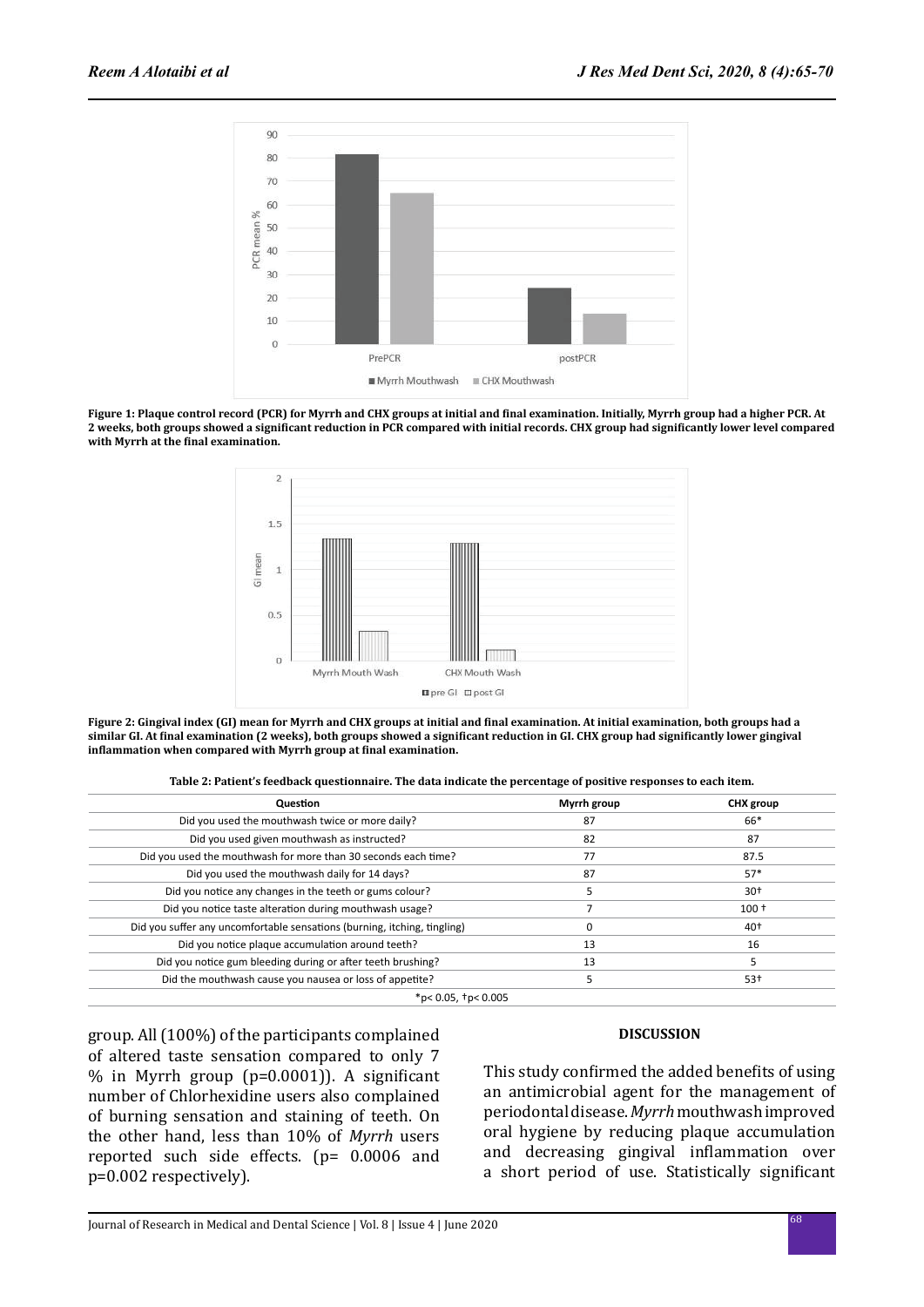differences were found between the initial and final examination in both groups. However, intergroup comparison indicates CHX remains the gold stander of chemical biofilm control in periodontal therapy.

Myrrh mouthwash users had plaque scores lowered from initial 84% to 24 % at 2 weeks follow-up. Similar finding was reported by Bassiony et al. In which *Myrrh* has the greatest reduction in plaque and gingival scores after 3 weeks of use in comparison to Chlorhexidine mouthwash and Miswak based mouthwash [18]. Interestingly, *Myrrh* significantly reduced plaque while the reduction in gingival score did not reach a significant level. In an experimental gingivitis model, Myrrh mouthwash was effective in reducing plaque score over a period of 14 days; however, this did not reflect on the gingival inflammation [19]. To be considered, subjects in Zahid et al. study refrained from mechanical plaque control and only mouthwash was used as means of oral hygiene [19]. This in contrary to our findings were gingival inflammation was significantly reduced when Myrrh mouthwash was used as an adjunct to mechanical plaque control.

Although *Myrrh* demonstrated effective outcomes, the Chlorhexidine group had a significantly higher reduction in plaque and gingival index. This is opposite to what Zahid et al. reported in which CHX mouthwash was less effective than *Myrrh* mouthwash in reducing plaque and gingival index [19]. The small sample size could explain the lack of significant differences in their study. Bassioni et al. also showed a superior result of *Myrrh* over CHX mouthwash although the difference was not significant [18]. Differences on Myrrh mouthwash concentration could explain the variability in the outcomes as we tested a commercially available product while both Zahid et al. and Bassiony et al. used a customized preparation [18,19].

A few side effects were reported by *Myrrh* mouthwash users. On the other hand, CHX mouthwash users reported all the characteristic side effects associated with CHX use. Almost all subjects reported altered taste sensation, and one third of them noticed staining of teeth and tongue despite of the short duration of the mouthwash use. Burning sensation was also a common finding. Other studies reported altered taste incidence of 57 % of with the use of 0.2% CHX and an incidence of burning sensation of 52% [3]. The severity of the side effects of CHX is usually proportional to the duration of use [8,20]. Comparing with *Myrrh* mouthwash, only 7%of the users reported altered taste and only 5 % of Myrrh group noticed dental staining. Overall, there were significantly fewer side effects reported with *Myrrh* mouthwash use, which is an advantage of *Myrrh* over CHX mouthwash. To our knowledge, this study is the first to documents the side effects of *Myrrh* mouthwash. In general, documenting side effects associated with herbal mouthwash use is lacking in the literature [4]. Fewer CHX users used the mouthwash for the entire 2 weeks of the study. The higher incidence of side effects may play a role in patient compliance with oral hygiene instructions [6].

*Myrrh* is widely used in Saudi Arabia as at home remedy for the treatment of infection [21]. In addition to its anti-inflammatory [22]. antiulcer [9] and astringent effect, *Myrrh* exhibits antibacterial effects on different species [23,24] including oral flora [13]. The marked antibacterial and anti-inflammatory properties of *Myrrh* could explain the reduction of dental plaque and gingival inflammation observed in this study. Although CXH showed a greater statistical reduction in gingivitis score, GI mean scores were similar between the two groups indicating clinically comparable effects. Since gingivitis is a reversible disease and could be treated effectively by supragingival plaque control [25], *Myrrh* extract has the potential to be an alternative remedy for daily oral hygiene routine as an adjunct to mechanical plaque control. However, potential toxic effect with the prolonged application of Myrrh must be tested [9].

The present study used aged matched participants with initial comparable level of gingivitis. Smokers and those with severe periodontal disease were excluded from the study and all participants had at least 20 teeth present to control cofounders. All participants were given clear and standard instructions of the oral hygiene and the use of mouthwash, which included the control of the quantity, frequency, and duration of use. This explains the high compliance rate of the participants.